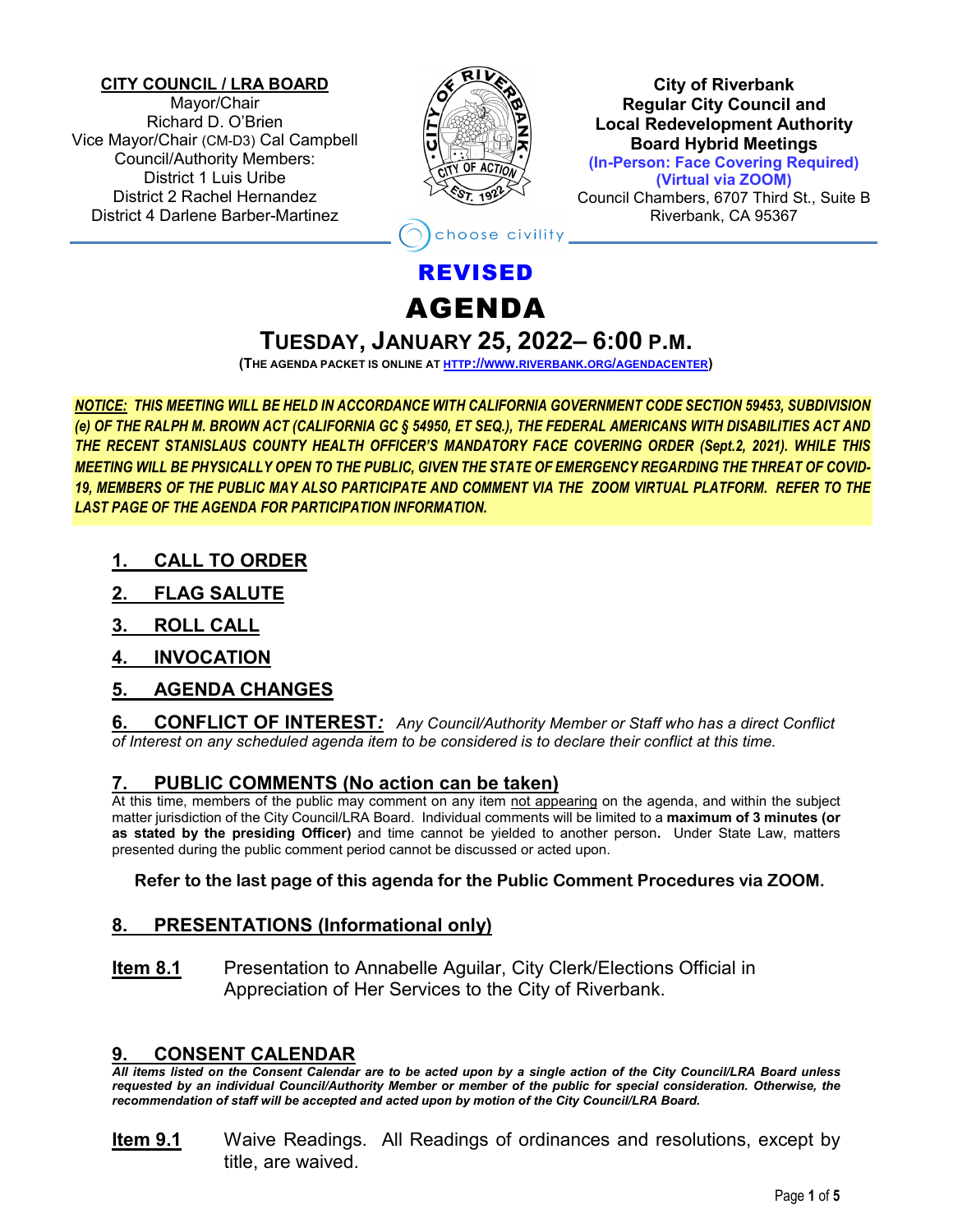- **Item 9.2** Acceptance of the Topeka Street Improvements between 3<sup>rd</sup> and 5<sup>th</sup> Streets Construction Project Completed by George Reed, Inc. and Authorization to File a Notice of Completion.
- **Item 9.3** Consideration of a **Resolution** Authorizing the City to Implement Teleconferenced Public Meetings Pursuant to Assembly Bill 361 Allowing the City to Continue a Hybrid Virtual Meeting Environment
- **Item 9.4 Resolution** Authorizing the Interim City Manager to Execute New Signature Cards & Facsimile Signatures with WestAmerica Bank and Bank of America
- **Item 9.5** A **Resolution** Adopting a Formal Financial Policy and Procedure for Returned Checks
- **Item 9.6 Resolution** Authorizing the Addition of the Public Works Superintendent Job Classification to the Public Works Organizational Chart and Allocating up to \$9,100 in Additional Funds for a Potential Promotion for Fiscal Year 2021-22.

#### **10. UNFINISHED BUSINESS**

**Item 10.1 Resolution Rescinding Resolution No. 2021-116 and Authorizing the Application and Adopting the PLHA Plan for the Permanent Local Housing Allocation Program** – It is recommended that the City Council consider adopting a Resolution that will rescind Resolution 2021-116 and authorize the City to submit an application and adopt the amended PLHA Plan for the Permanent Local Housing Allocation Program.

#### **11. NEW BUSINESS**

- **Item 11.1 A Resolution Authorizing the City of Riverbank to Jointly Apply for the Homekey Program Funds Not to Exceed \$3,200,000 with Central Valley Community Resources, Inc. and for the City Manager to Execute a Standard Agreement and Any Necessary Related Documents to Jointly Participate in the Homekey Program** – It is recommended that the City Council consider adoption of a Resolution which will allow the submittal of a joint application between the City of Riverbank and Central Valley Community Resources, Inc. for the State of California Homekey Program.
- **Item 11.2 A Resolution to Enter into a Municipal Advisory Agreement with McLiney and Company (A Division of SAMCO Capital) for the Issuance of Debt or Lease Obligations Related to the Riverbank Efficiency Project with SitelogIQ and to Authorize the Interim City Manager to Execute Said Agreement** – It is recommended that the City Council adopt the proposed resolution to provide authorization to the Interim City Manager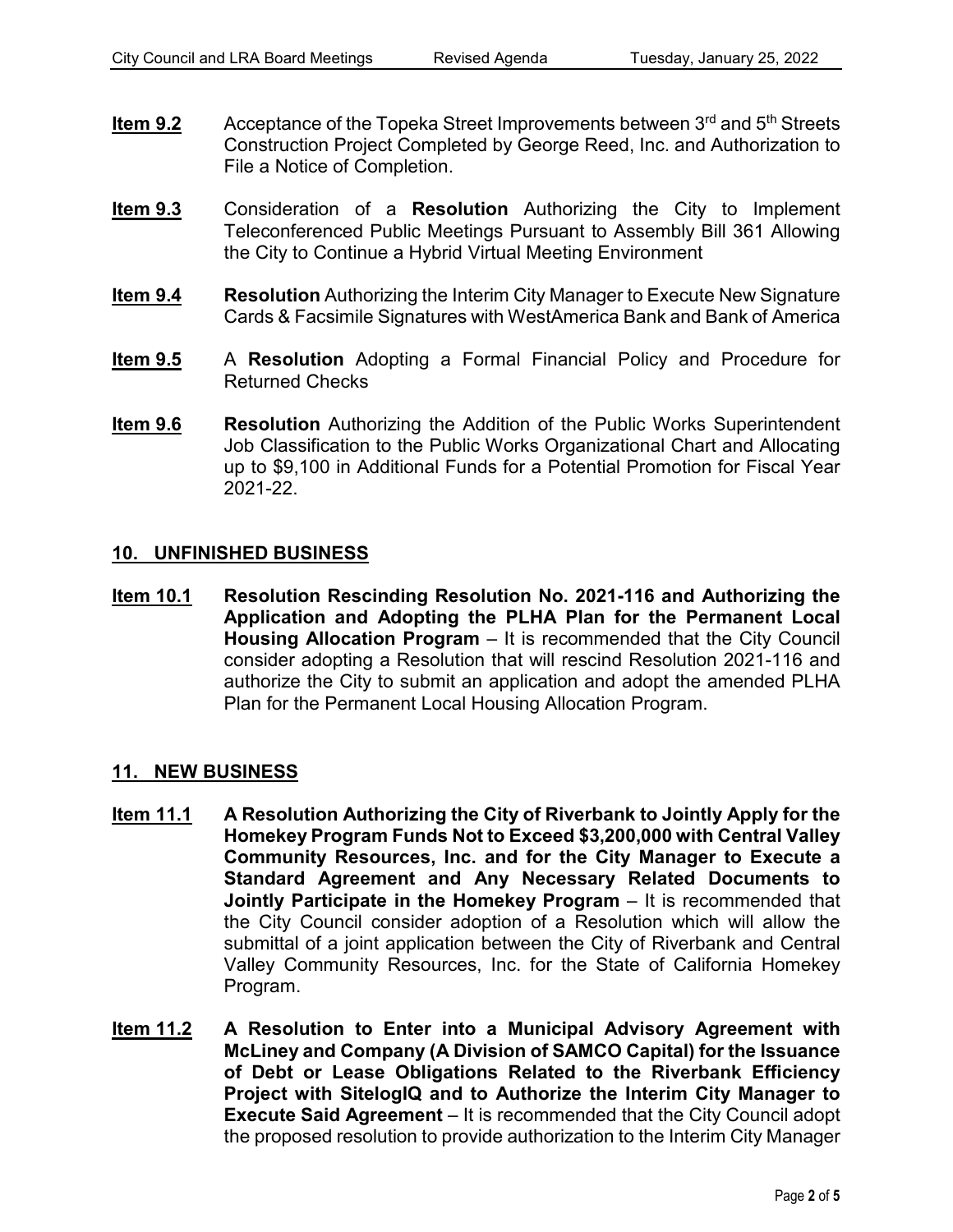to enter into a Municipal Advisory Agreement with McLiney and Company for the issuance of debt or lease obligations related to the Riverbank Energy Efficiency Project with SitelogIQ.

- **Item 11.3 Adjustments to 2022 City Council Meeting Schedule –** It is recommended that the City Council by roll call vote:
	- 1) Cancel the meetings of July 12, August 9, November 22, and December 27, for a modified summer schedule and to minimize conflicts with Holiday activities.
- **Item 11.4 Annual Consideration of City Council Appointments to Intergovernmental Boards and Committees and Appointments to Internal City Committees for the Year 2022** – It is recommended that the City Council:
	- 1) Review the appointment lists; and
	- 2) Consider the rotation of appointments by volunteer or nomination of a Member of the Council to serve as the representative; and
	- 3) By roll call vote, ratify the appointments for the year 2022.

# **Added**

**Item 11.5 Resolution Appointing Kathy Teixeira as Interim City Clerk Pursuant to California Government Code Section 21221(h)** – It is recommended that the City Council consider approving a resolution appointing Mrs. Kathy Teixeira as Interim City Clerk.

# **12. COMMENTS/REPORTS**

A brief report on notable attendance of a meeting or conference or other notable topics of City business shall be made. The Brown Act does not allow for discussion or action of items by the City Council/LRA Board during this time.

**Item 12.1** Staff

- **Item 12.2** Council/Authority Member
- **Item 12.3** Mayor/Chair

#### **13. CLOSED SESSION**

The public will have a limit of **3 minutes** to comment on Closed Session item(s) as set forth on the agenda prior to the City Council/LRA Board recessing to Closed Session.

# **Item 13.1 CONFERENCE WITH LEGAL COUNSEL – ANTICIPATED LITIGATION** (Pursuant to Government Code § 54956.9(b))

Number of cases: 1 potential case

# **Item 13.2 CONFERENCE WITH LABOR NEGOTIATORS**

(Pursuant to Government Code § 54957.6) Agency representative: Interim City Manager Marisela Garcia Employee organizations: Riverbank Miscellaneous Employees Riverbank Mid-Management Bargaining Unit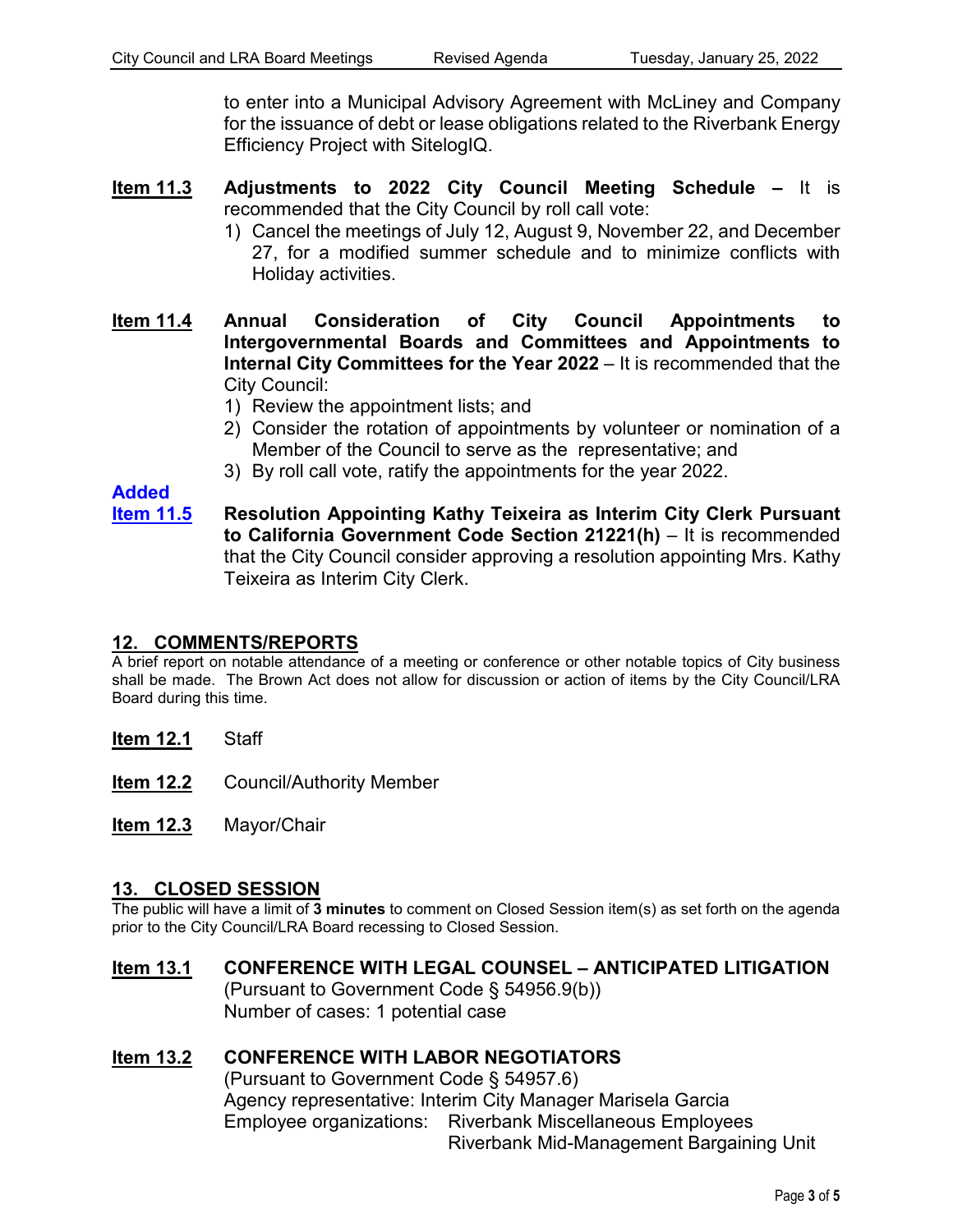# **14. RECONVENE – REPORT FROM CLOSED SESSION**

Report on Item 13.1 - CONFERENCE WITH LEGAL COUNSEL – ANTICIPATED LITIGATION: 1 potential case

Report on Item 13.2 - CONFERENCE WITH LABOR NEGOTIATORS

# **15. ADJOURNMENT**

• The next regular City Council meeting will be on February  $8<sup>th</sup>$  at 6 pm.

#### **AFFIDAVIT OF POSTING**

**I hereby certify under penalty of perjury, under the laws of the State of California that the foregoing** Revised **agenda was posted at the meeting location, on the North City Hall public exterior bulletin board, and the City's website 72 hours prior to the meeting in accordance to the California Ralph M. Brown Act.** 

**Posted this 21st day of January, 2022**

**/s/Annabelle H. Aguilar, CMC, City Clerk of the City of Riverbank**



In compliance with the Americans with Disabilities Act, and the Governor's Executive Order N-29-20, the City will make every effort to make reasonable modifications or accommodations from individuals with disabilities. Contact the Administration Dept. at (209) 863-7122 or the City Clerk at aaquilar@riverbank.org at least (48) hours prior to the meeting to enable the City to make reasonable arrangements for accessibility.

#### **NOTICE REGARDING NON-ENGLISH SPEAKERS**

Pursuant to California Constitution Article III, Section IV, establishing English as the official language for the State of California, and in accordance with California Code of Civil Procedures Section 185, which requires proceedings before any State Court to be in English, notice is hereby given that all proceedings before the City of Riverbank City Council/LRA Board shall be in English and anyone wishing to address the Council is required to have a translator present who will take an oath to make an accurate translation from any language not English into the English language.